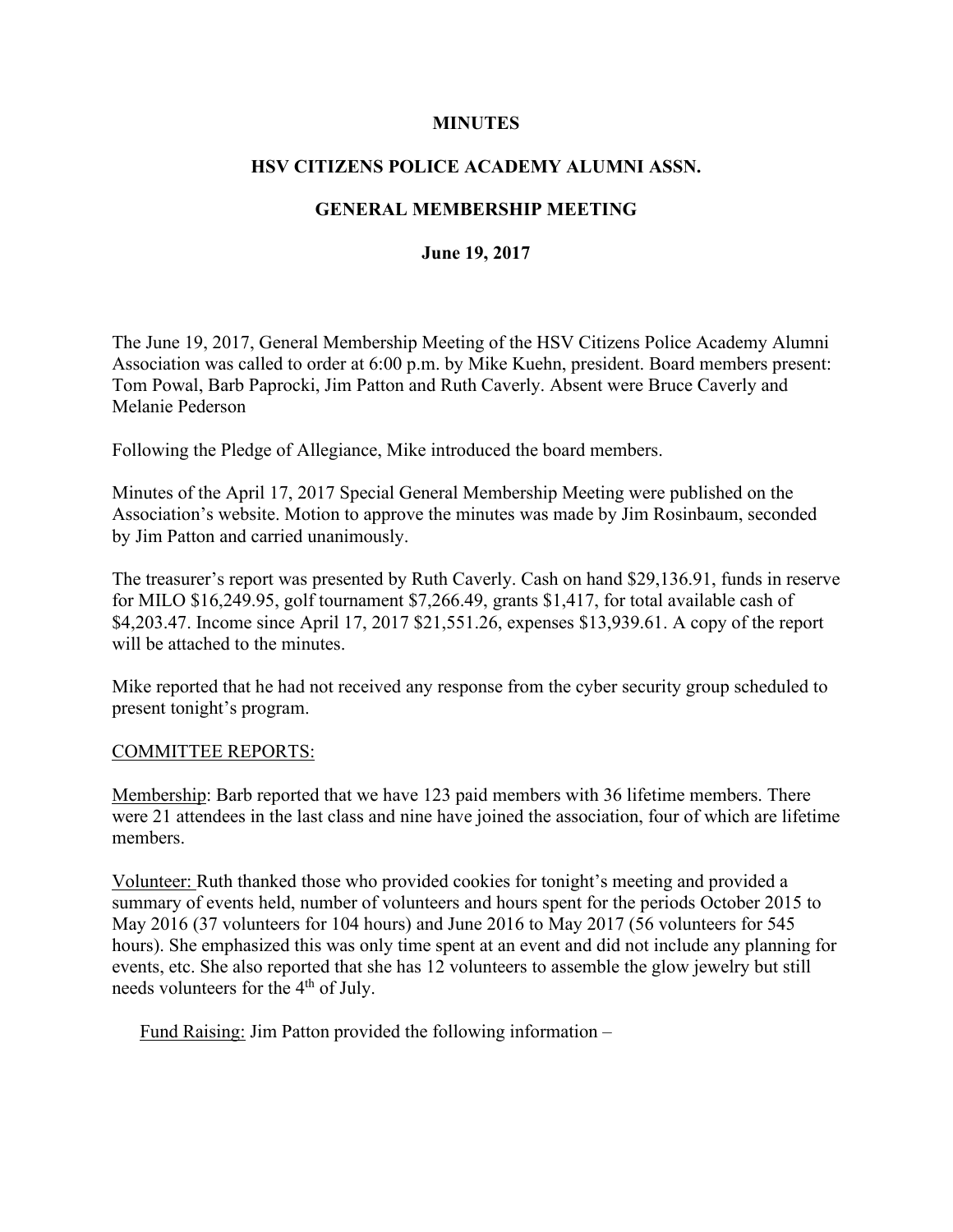- MILO: going to go to "one phase" system; looking into NRA grants; if anyone knows of any organization offering grant funds to please contact him. There was considerable discussion regarding the merits of having the system at PTEC.
- Finger print equipment we received a \$5500 grant from HSVCF. The equipment has not been received as yet. We plan to continue fingerprinting children at events such as the open house at Cortez Fire Station. Consideration has been given to extending this service to nursing home, senior care facilities.

Jim Patton added that HSVCF has been great partner of the CPAAA since day one; they assist many organization and we are very lucky to have received their support. In addition to the fingerprint equipment grant they have provided other items including AEDs for PTEC and the patrol boat. Jim encourages all CPAAA members to consider supporting HSVCF in any way they can.

Jim Patton also reminded everyone that all money collected stays here – none of the board members get paid. Jim also mentioned the "911 Emergency Number" magnets are available. They were provided by the Mountain Valley Sportsman Assn.

Events: Tom presented a recap of the golf tournament, which was hugely successful. We raised \$7,200. Plans are in the works for the 2018 event with hopes of securing Ponce golf course and the Balboa Pavilion for Friday, May 18. Mulligan's has already said they will "do" lunch again. We will be looking to expand to other law enforcement officers and increase the number of golfers

Bill Brusenhan volunteered to be on the 2018 golf outing committee. Renee Steinpreis has provided us with a *youtube* video from the 2017 tournament which will be posted on our Facebook page.

Nominating committee: Tom Powal opened the nomination for the following positions: president-elect, secretary, membership, publicity/marketing and nominated Ruth Caverly for secretary; Linda Rosinbaum volunteered for membership, Nancy Smith nominated Lee Smith for president-elect. Following the meeting Pat Glover volunteered for secretary.

Richard Haack volunteered to be on the nominating committee. The nominating committee will be meeting with all nominees prior to the election.

As a reminder, the election of board members will be on September 18, 2017. Any additional nominations must be submitted to Tom Powal [\(tpowal@gmail.com\)](mailto:tpowal@gmail.com) chairman of the nominating committee, by August 1, 2017.

### NEW BUSINESS:

- 1. There was no update available on the new brochure.
- 2. Tom Powal presented an overview of the last Sheriffs' meeting, which they hope to hold quarterly.